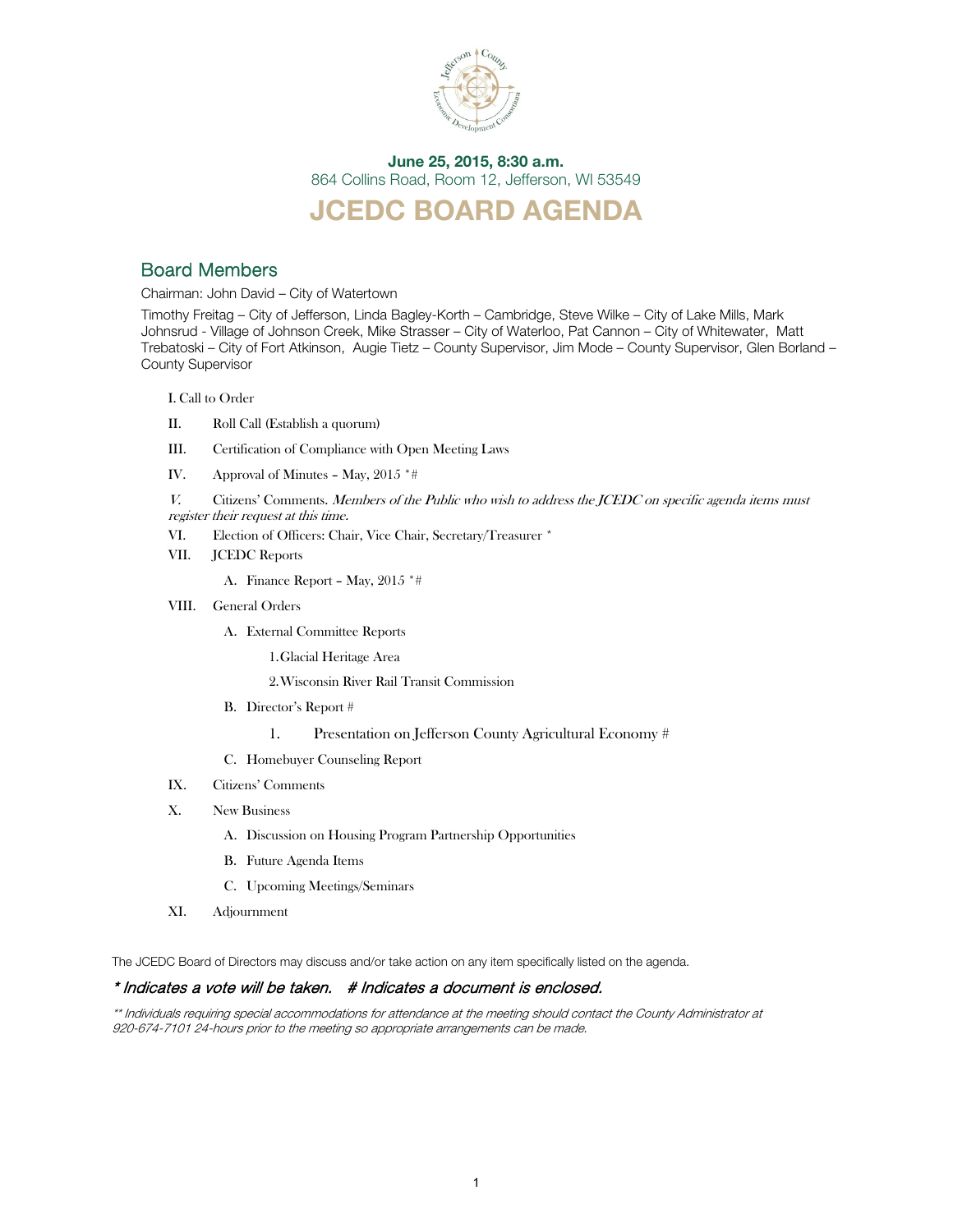

### Board Action Form \_\_\_\_\_\_\_\_\_\_\_\_\_\_\_\_\_\_\_\_\_\_\_\_\_\_\_\_\_\_\_\_\_\_\_\_\_\_\_\_\_\_\_\_\_\_\_\_\_\_\_\_\_\_\_\_\_\_\_\_\_\_\_\_\_\_\_\_\_\_\_\_

| Action            | Presentation<br><b>Future Review</b>                      |
|-------------------|-----------------------------------------------------------|
| Date:             | June 25th, 2015                                           |
| Point of Contact: | Watertown Mayor John David<br><b>JCEDC Board Chairman</b> |
| Agenda Item:      | IV                                                        |
| Respective Issue: | Motion to approve May, 2015 Minutes.                      |

### Action Taken:



Motion Carried

Not Carried / Denied

Amended As Follows: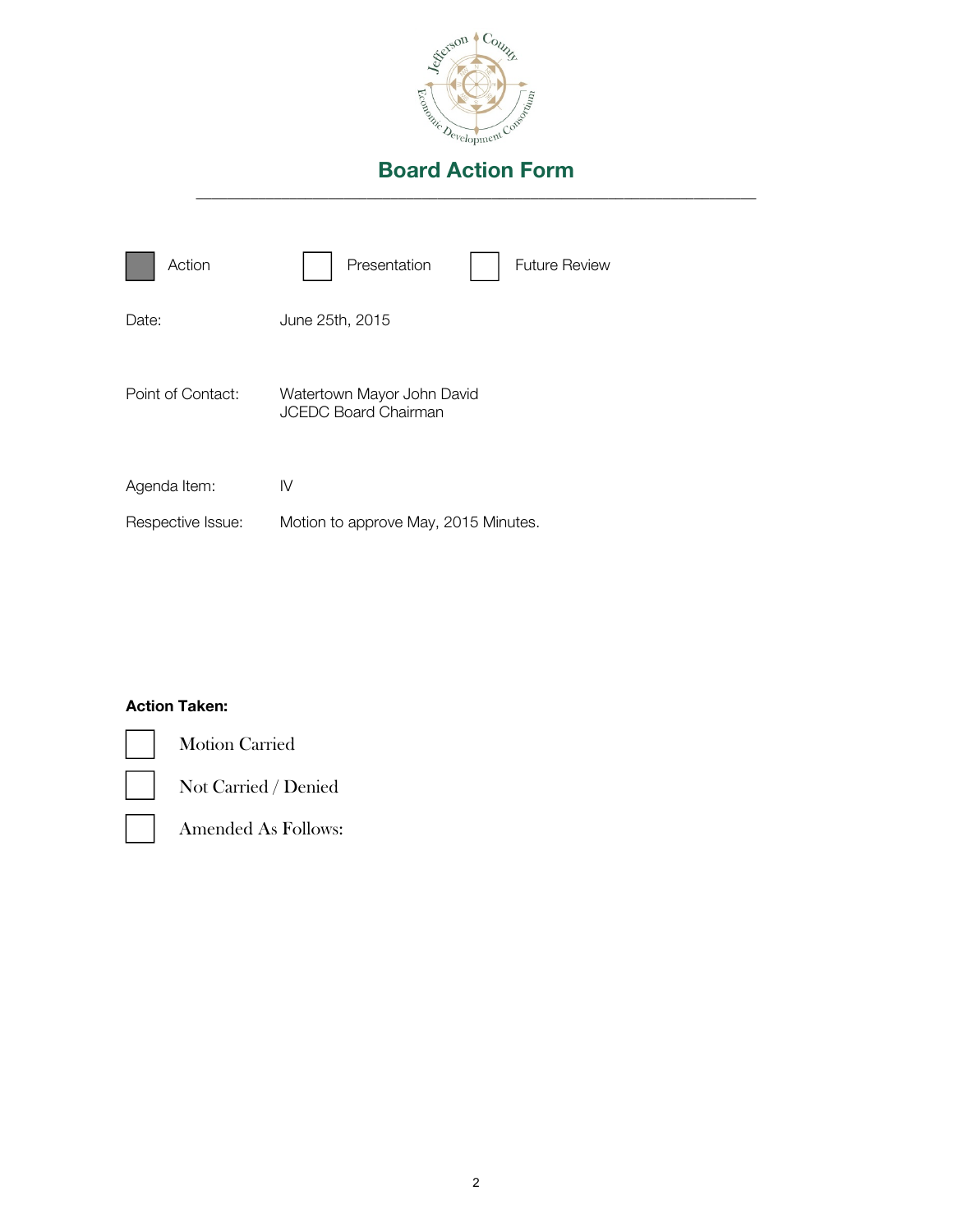

## Jefferson County Economic Development Consortium BOARD MINUTES

May 28, 2015

Meeting called to order at 8:30 am.

Board members present: Supervisors Augie Tietz, Jim Mode; Mark Johnsrud - Village of Johnson Creek; Mike Strasser – City of Waterloo; Patrick Cannon – City of Whitewater; Linda Bagley Korth – Village of Cambridge; Steve Wilke – City of Lake Mills; Matt Trebatoski – City of Fort Atkinson

Others Present: Julie Olver-WEDO, Joe Nehmer- Parks Dept, Professor Steve Grabow, Agriculture Agent LaVern Georgson, Jennifer Bakke – MATC, Ken Luckt, Executive Director Genevieve Borich, and Program Specialist RoxAnne Witte

### Certification of compliance with Open Meeting Law Requirements

R Witte certified compliance for the agenda dated 5/28/2015

### **Minutes**

Tietz/mode moved to approve minutes of the April 23, 2015. Motion Carried.

### Citizen Comments

None.

### Election of Officers

Motion by Tietz/Cannon to nominate John David as chairperson. Motion by Tietz/Mode to close nominations and cast unanimous ballot for John David as chairperson. Motion carried.

Motion by Tietz/Trebatoski to nominate Mark Johnsrud as vice chairperson. Motion by Mode/Tietz to close nominations and cast a unanimous vote for Mark Johnsrud as vice chairperson. Motion carried.

Motion by Trebatoski/Mode to nominate Steve Wilke secretary/treasurer. Motion by Tietz/Mode to close nominations and cast a unanimous vote for Steve Wilke as vice chairperson.Motion carried.

| Terms of Office<br>Name | Community Representing   | <b>Term Expires</b> |  |
|-------------------------|--------------------------|---------------------|--|
| Steve Wilke             | City of Lake Mills       | May 2016            |  |
| Jim Mode                | County Supervisor        | May 2016            |  |
| Matt Trebatoski         | City of Fort Atkinson    | May 2016            |  |
| Patrick Cannon          | City of Whitewater       | May 2016            |  |
| John David              | City of Watertown        | May 2017            |  |
| Glen Borland            | County Supervisor        | May 2017            |  |
| Mike Strasser           | City of Waterloo         | May 2017            |  |
| Tim Freitag             | City of Jefferson        | May 2018            |  |
| Augie Tietz             | County Supervisor        | May 2018            |  |
| Mark Johnsrud           | Village of Johnson Creek | May 2018            |  |

### JCEDC Reports

Wilke/Mode moved to approve JCEDC April 23, 2015, 2015 Finance Report as presented, Motion Carried.

DISCLAIMER: These minutes are uncorrected and any corrections made thereto will be noted in the proceedings at which these minutes are approved.

JCEDC-May 28, 2015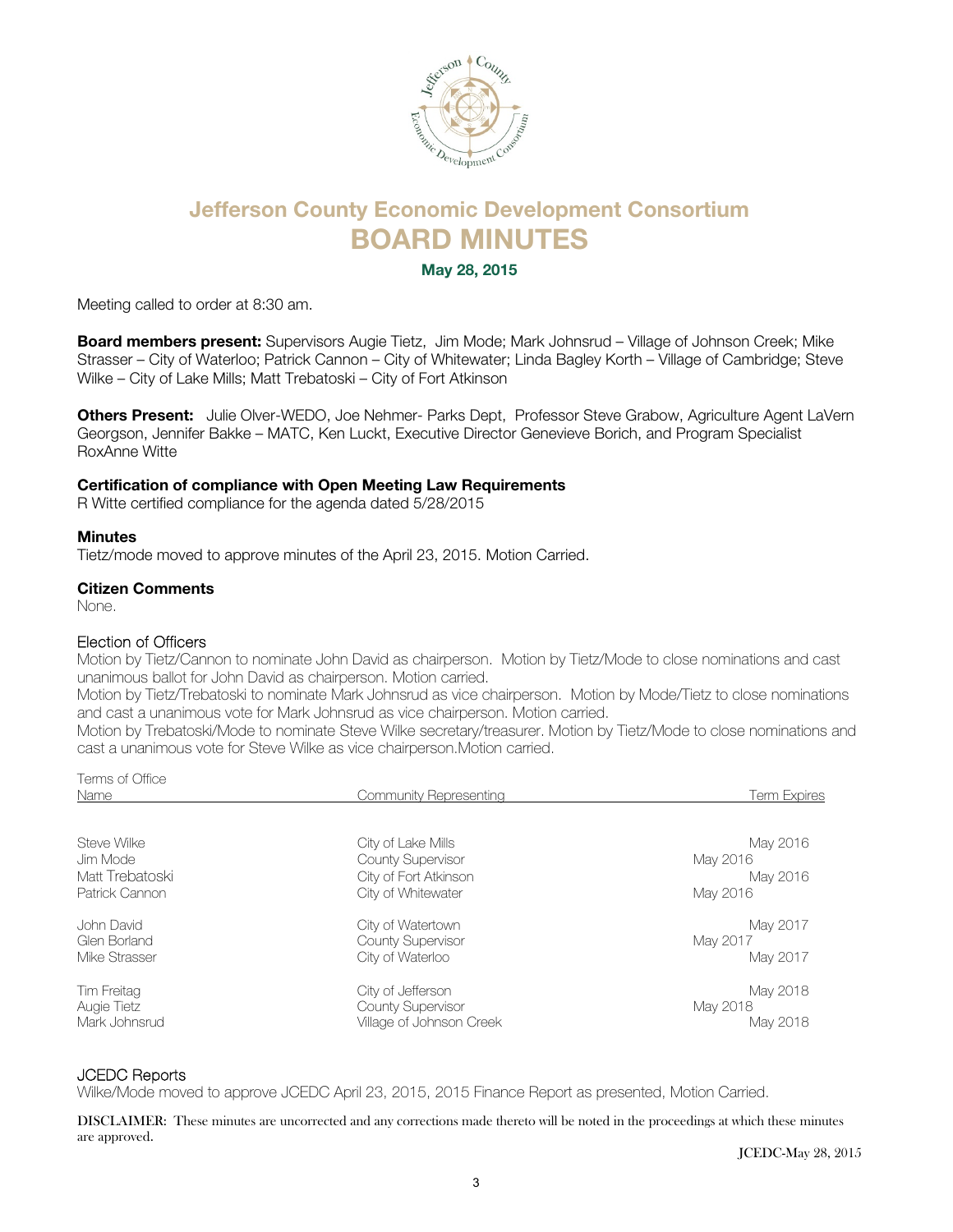### General Orders –

### A. External Committee Reports

### 1. Glacial Heritage Area -

J Nehmer updated the board on the current activities:

- Watertown Outboarders property moving along targeting mid July for opening date.
- Watertown/Oconomowoc Bike Trail continues on seeking funding for this project which will be done in phases
- Friends of Glacial Heritage Area will be doing paddles and bike rides throughout the summer
- Watertown Outboarders will be donating another \$2,500.00 to the parks department.

### 2. Wisconsin River Rail Transit Commission –

a. K Lucht updated the board on the projects that are being considered for 2015 and 2016.

### B. Directors Report

### Community Meetings Summary Presentation

G Borich gave a presentation on the summary report that was handed out at the April meeting.

### C. Homebuyer Counseling Report

R.Witte gave a update report on the program activities for 2015.

### Citizens Comments

J.Bakke updated the board on the new programs that will be offered at Madison College and how they will be looking to expand programs in Jefferson County.

Professor Grabow updated the board on the health indicators for Jefferson County and how the county rates compared to others in the state.

### New Business

### A. Discussion/Support of WRRTC's TIGER Grant Application

Tietz/Wilke moved to have JCEDC send a letter of support for WRRTC's TIGER grant application. Motion carried.

### B. Future Agenda Items

### C. Upcoming Meetings/Seminars –

JCEDC Board of Directors, May 25, 2015 8:30 am, 864 Collins Rd, Rm 12, Jefferson WI Open Records Presentation, June 30, 2015 9:00 am, 864 Collins Rd, Rm 12, Jefferson, WI

### Adjournment

There being no further business for consideration, motion by Cannon/Trebatoski to adjourn. Motion carried. Meeting adjourned at 9:27 am

Respectfully submitted,

RoxAnne Witte, Recording Secretary

DISCLAIMER: These minutes are uncorrected and any corrections made thereto will be noted in the proceedings at which these minutes are approved.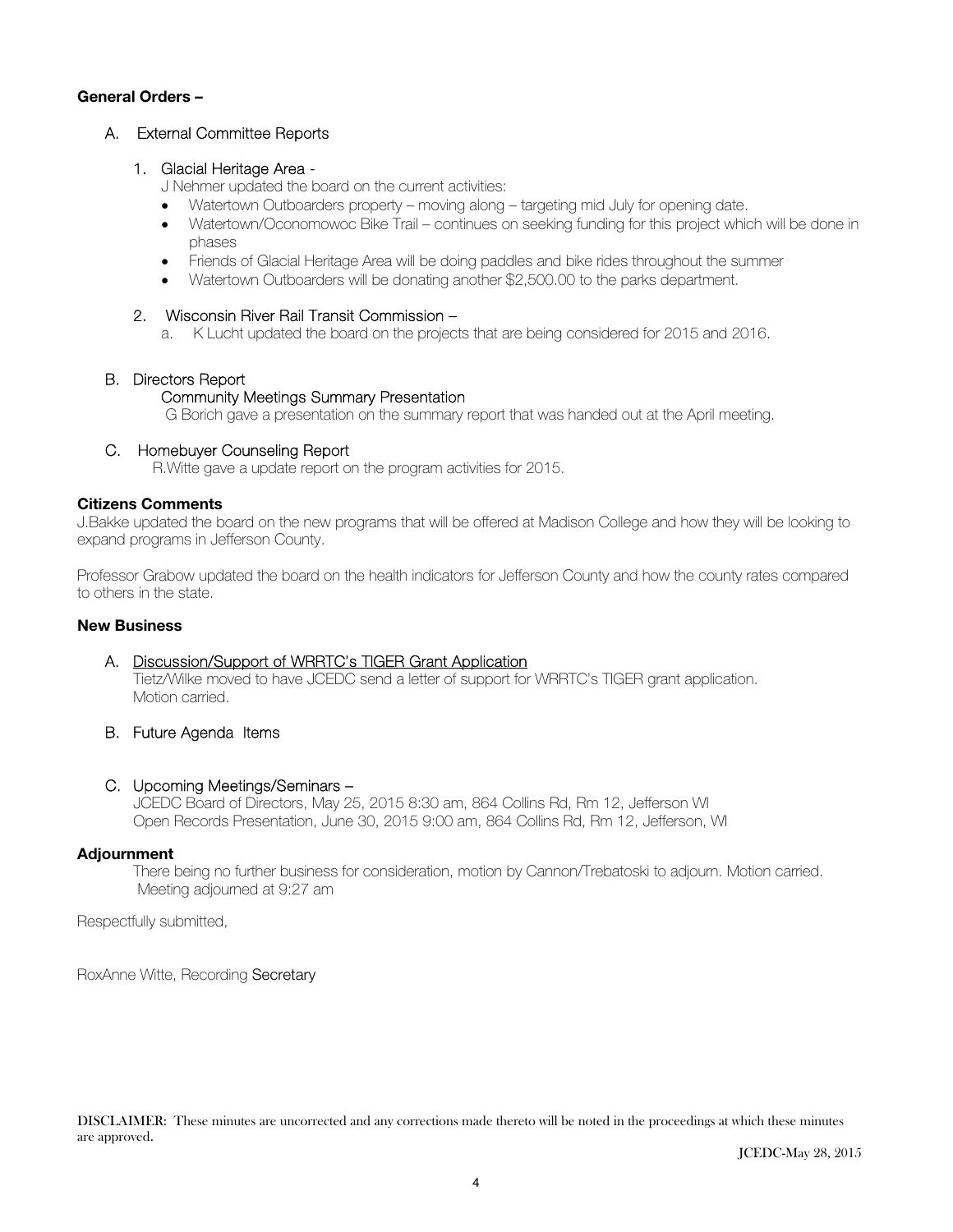

### Board Action Form \_\_\_\_\_\_\_\_\_\_\_\_\_\_\_\_\_\_\_\_\_\_\_\_\_\_\_\_\_\_\_\_\_\_\_\_\_\_\_\_\_\_\_\_\_\_\_\_\_\_\_\_\_\_\_\_\_\_\_\_\_\_\_\_\_\_\_\_\_\_\_\_

| Action            | Presentation<br><b>Future Review</b>                |
|-------------------|-----------------------------------------------------|
| Date:             | June 25th, 2015                                     |
| Point of Contact: | Genevieve Borich<br><b>JCEDC Executive Director</b> |
| Agenda Item:      | VII.A                                               |
| Respective Issue: | Motion to approve May, 2015 Finance Report.         |

### Action Taken:

Motion Carried





Not Carried / Denied



Amended As Follows: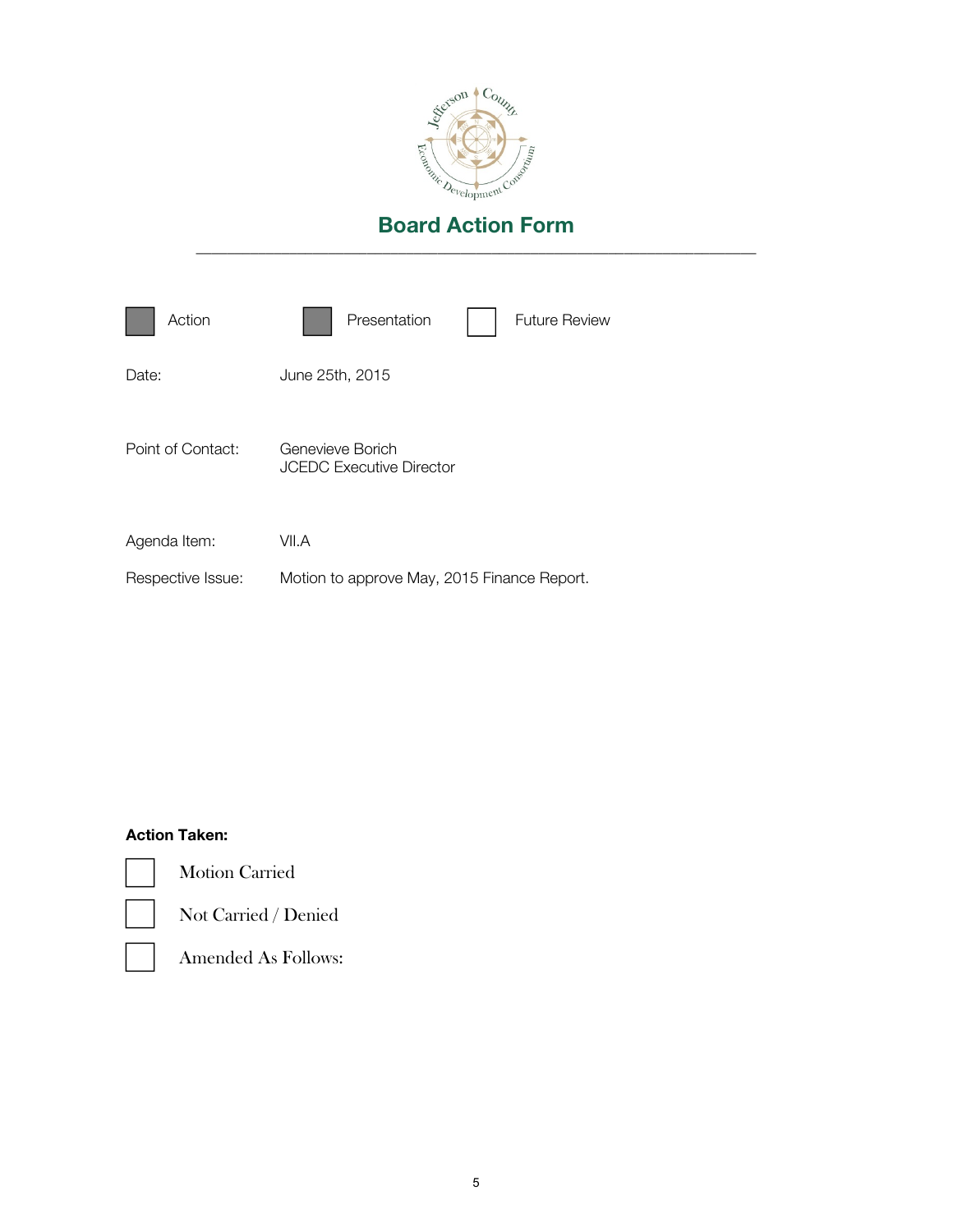

# \_\_\_\_\_\_\_\_\_\_\_\_\_\_\_\_\_\_\_\_\_\_\_\_\_\_\_\_\_\_\_\_\_\_\_\_\_\_\_\_\_\_\_\_\_\_\_\_\_\_\_\_\_\_\_\_\_\_\_\_\_\_\_\_\_\_\_\_\_\_\_\_

| Action            | Presentation                                        | <b>Future Review</b> |
|-------------------|-----------------------------------------------------|----------------------|
| Date:             | June 25th, 2015                                     |                      |
| Point of Contact: | Genevieve Borich<br><b>JCEDC Executive Director</b> |                      |
| Agenda Item:      | VIII.B                                              |                      |
| Respective Issue: | Directors Report                                    |                      |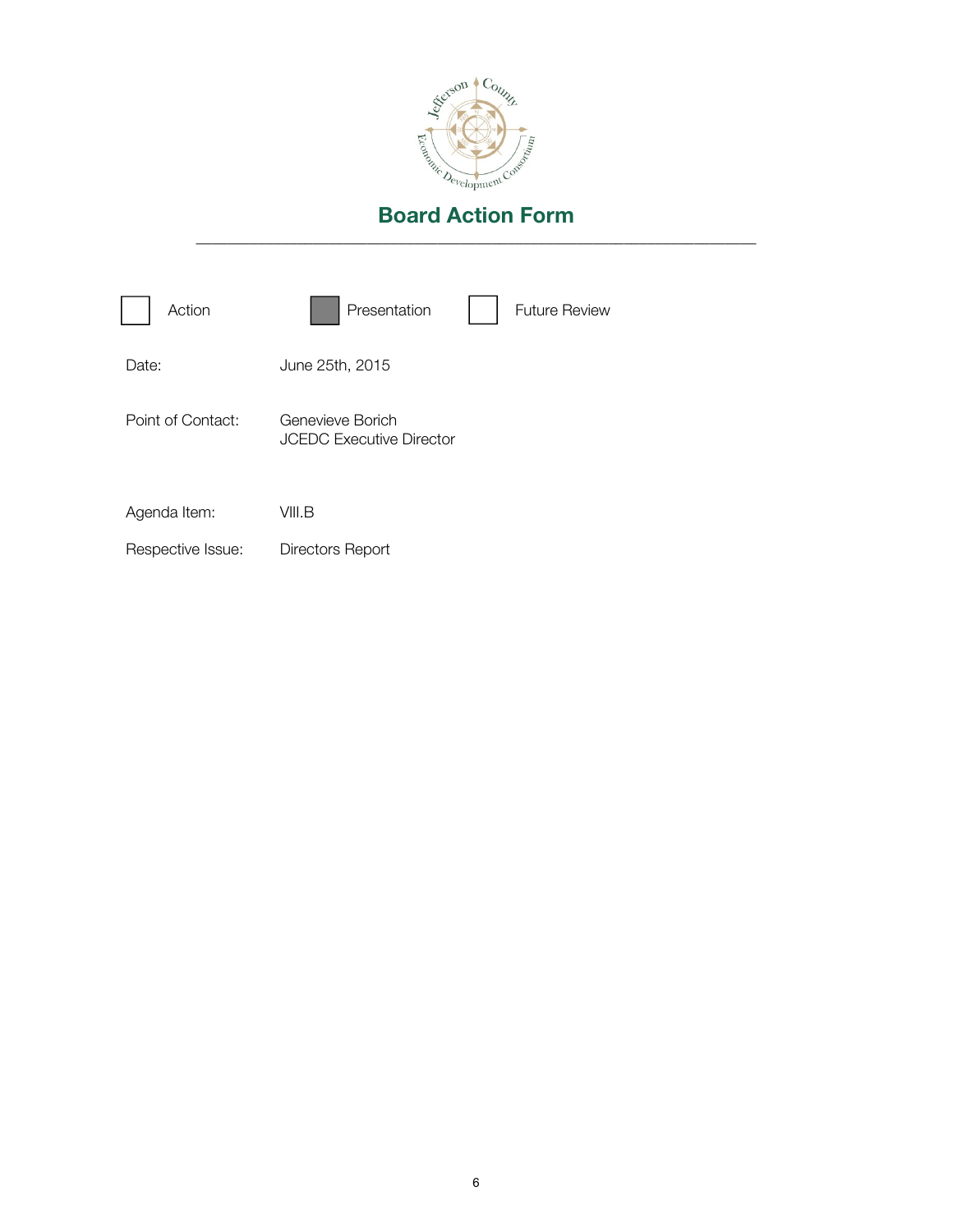

# JCEDC DIRECTOR'S REPORT

June 25th, 2015

### JCEDC ADMINISTRATIVE SUMMARY

Enclosed is the JCEDC Director's Report for June, 2015. Included within this document are a summary of JCEDC's work centered around the five areas of the organization's focus: Communication, Marketing, Workforce Development, Supporting a Positive Business Climate, and Facilitation and Coordination. Looking ahead to the remainder of 2015, the JCEDC Board and its staff look to continue to grow collaborations with economic development partners and the County's communities focused on work within these five core areas.

### JCEDC Website Traffic

See included website traffic report. Continuing trends with new user growth and which webpages the users are visiting. Trends seem to reinforce direction of JCEDC programming focus. Will be working on mobile coding of site and mobile tracking later in 2015.

### Eco-Dev Tracker Platform

Staff have been working with Steve Grabow and Phil Freeberg, legal attorney from U-W Extension's Local Government Center on developing an educational session on best practices in managing business expansion, attraction, and retention project information. This session, to be hosted later this month, will also include best practice information on open records requests in economic development. The aim of the session will be to:

- Why tracking success helps promote "we're open for business" & impacts growth goals
- Confidentiality nuances in business attraction, retention, and expansion projects
- Open records requests which agencies, what info, and when is ED work/negotiations subject
- Best practices: managing ED project info between local public and private partners
- Proposed process to manage ED project info among local partners
- Scenarios/Q&A session to clear any topical misconceptions

### Brownfields Grant

Staff, in conjunction with the consultants, are working on finalizng the county-wide brownfields

inventory. Staff request JCEDC member communities review the draft community brownfield site maps and add any missing sites that should be preliminarily investigated as an additional site for the inventory database. This information is being compiled into GIS and the consultants will help staff work with JCEDC members to prioritize catalytic properties in the coming months for assessment as a part of this EPA grant program.

### GHA Partnership

Staff have continued to communicate about work with GHA and outdoor recreation partners in three different areas:

- Business Engagement Marketing Plan
- Outdoor Recreation Data Library
- Area-wide Economic Development and Tourism Branding Initiative

### Retail Market Analysis & Marketing Commercial and Industrial Properties

Staff are expanding the focus of this session to area-wide property owners and community leaders and continue to send out invitations to area commercial and industrial realtors for an event this summer to help develop more intensive partnerships to activate available properties. This event will be for brokerage branch managers, brokerage commercial and industrial corporate staff, chamber leaders, and other local leaders; goals are to:

1) Educate on the opportunity for marketing these properties through LOIS and Locate in Wisconsin

2) Receive permission from brokerage firms to aggregate an automated data-dump of commercial and industrial properties listed in MLS and outside of MLS

3) Work with local chambers to amass listings of commercial and industrial properties not listed through MLS

4) Educate on the opportunities of retail market analysis and proactively seeking out potential retail establishments from Hoovers contact database

5) Seek commitments from realtors and chambers in developing a retail market analysis and marketing program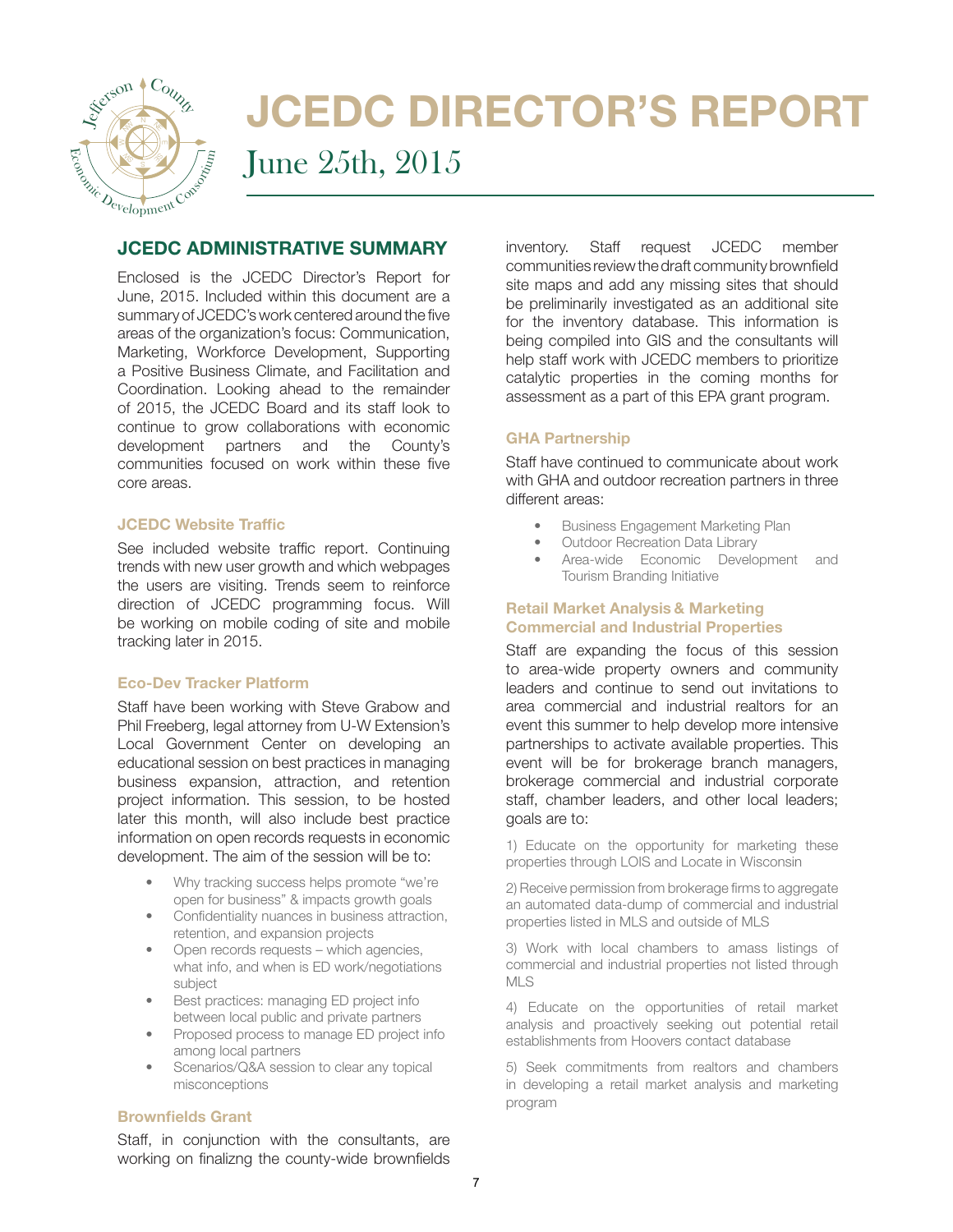### Upcoming Focus

JCEDC staff, with the County, will continue to explore regional collaboration opportunities through grants, programmatic alignments, etc. Several communities have requested targeted programming support from JCEDC staff and those projects will get underway in the coming months . Another large focus will be on developing programming for announcement/launch at the State of the County's economy address in the fall.

### FOCUS AREA 1: COMMUNICATION

### Work Accomplished

- Revised open records session content
- Presented Ag Economic Analysis of Jefferson County to Jefferson County Task Force
- Further communciated to JCEDC partners developments in WEDC audit and Governor Walker's budgetary recommendations for restructuring economic development incentive programs for the State
- Presented to Waterloo Council on RFP draft authored for Waterloo for economic development strategic planning services
- Attended several meetings to further support for the osteopathic medical college initiative as well as to share findings and story of the statewide economic impact analysis completed for the initiative
- Continuing to build contact database for both the JCEDC quarterly e-newsletter as well as other announcements, etc
- Developing white paper on regionalism options. Overviews options for everything from grant applications to formal partnerships in planning, economic development, marketing, tourism, and alternative revenue streams, etc.
- Prepared presentation of 2014 JCEDC Annual Report for community partners

### FOCUS AREA 2: MARKETING OF JEFFERSON COUNTY

### Work Accomplished

- Updated JCEDC marketing website
- Reached out to local partners for content for JCEDC Summer E-Newsletter
- Met with area community leaders to discuss partnerships to launch area-wide branding initiative
- Participated in MadREP familiarization tour with site selectors to help promote development opportunities in Jefferson **Counties**
- Developed a marketing piece for Fam Tour that can be used as a general development marketing piece for Jefferson County
- Prepared for meeting with Rock River National Waterway partners to work together on branding and marketing initiatives

### FOCUS AREA 3: SUPPORTING A POSITIVE BUSINESS CLIMATE & WORKFORCE DEVELOPMENT

### Work Accomplished

- Finishing work on developing county-wide brownfields inventory
- Developing a retail market analysis program for Watertown
- Wrote a draft RFP for Waterloo for hiring a consulting firm for economic development strategic planning services
- Met with county staff to develop an intensive growth analysis and presentation for both the County's Task Force as well as communities in the area
- Met with several business executives in area for preliminary business retention/expansion interviews
- Developed an analysis for business park development and marketing program opportunities for JCEDC communities, including a proposal to aid Fort Atkinson with a targeted program
- Began research to identify targeted industrial development expansion opportunities for **Watertown**
- Working to build a continuously up-to-date database of commercial and industrial properties available (both buildings and sites) to market through both LOIS and Locate in Wisconsin as well as local agencies websites'
- Continuing to work with area realtors to plan event for commercial and industrial brokers to help aggregate and automate marketing of available properties, explore retail market analysis
- Working on updating community snapshot indicators on new website with American Community Survey 5-Year Estimate data as well as newly released County Business Patterns

### FOCUS AREA 4: FACILITATION AND **COORDINATION**

### Work Accomplished

• Attended ICC group and shared insights into public-private partnerships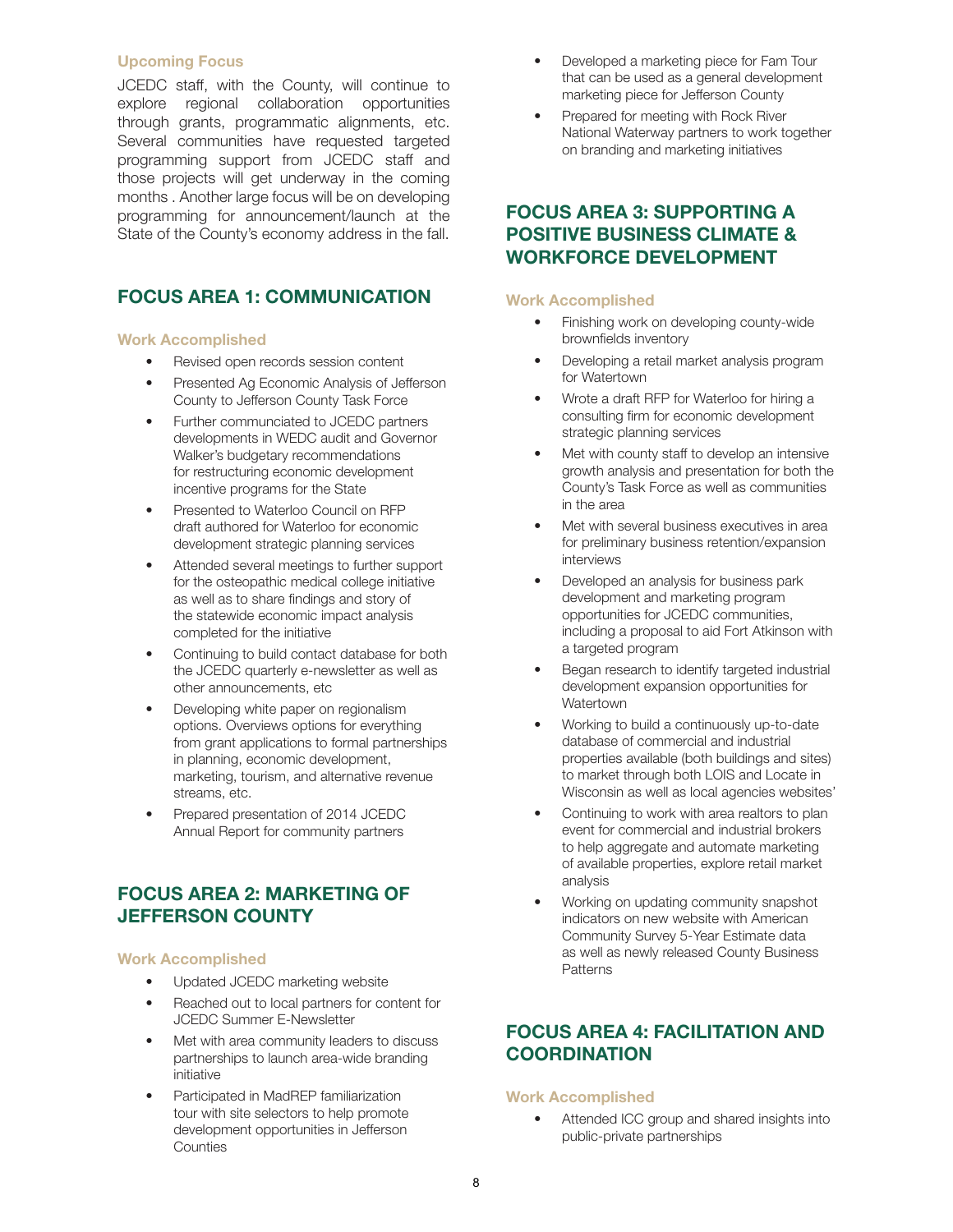- Attended RDA meeting for Jefferson
- Attended HOME Consortium meetings
- Attended several meetings with business expansion/retention/relocation interests
- Continue to assist with implementation of AdvanceNow, the Greater Madison Region's Comprehensive Economic Development Strategy (CEDS) and partner with MADREP on various activities
- Serve as support and as a liaison to local planning and economic development staff and local leaders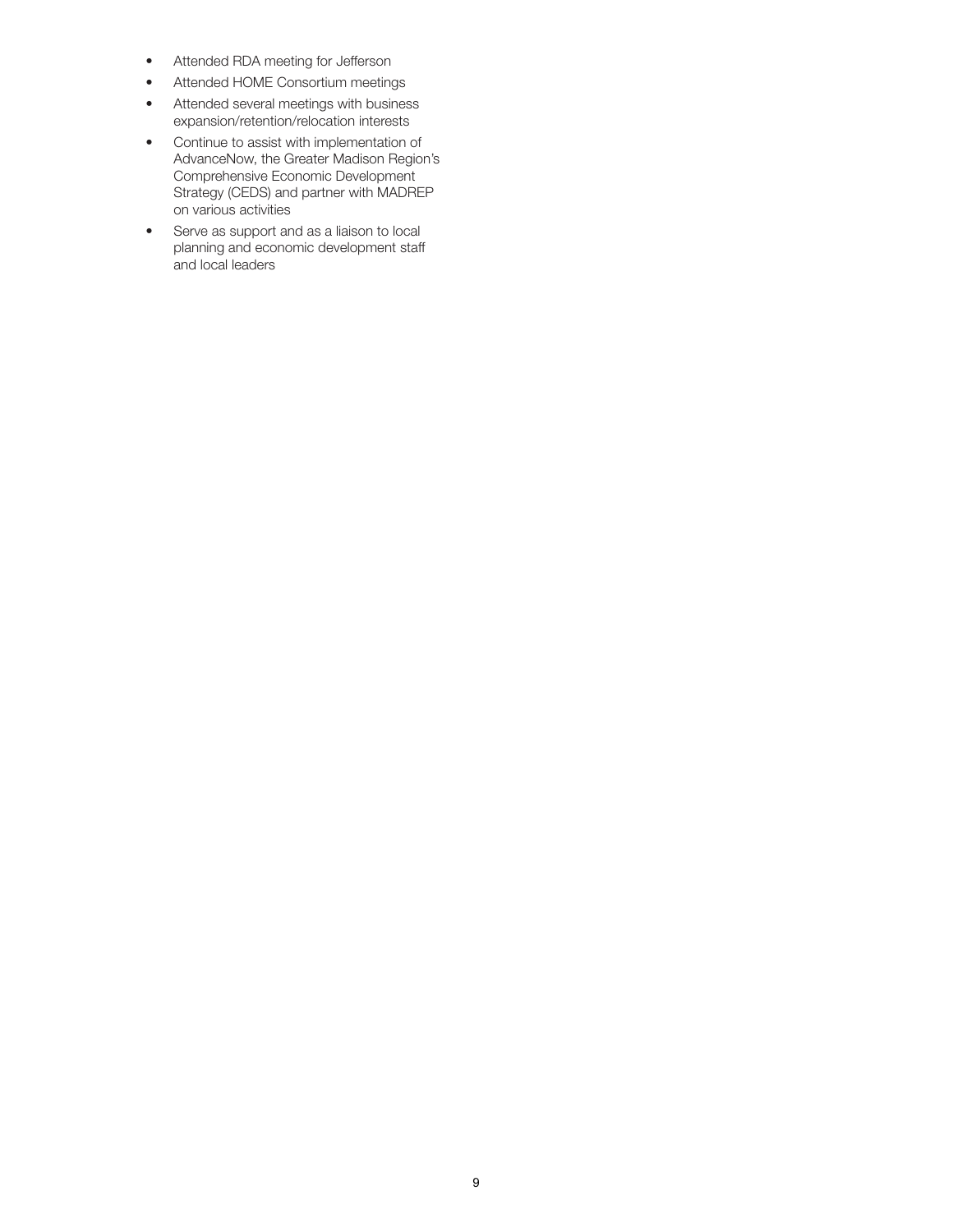

### **JCEDC Dashboard** Sep 1, 2014 - Jun 18, 2015









### Avg. Session Duration and Pages / Session

### New Users



### Sessions and % New Sessions by City

| City          | <b>Sessions</b> | % New Sessions |
|---------------|-----------------|----------------|
| (not set)     | 687             | 99.27%         |
| Madison       | 241             | 80.08%         |
| Jefferson     | 215             | 69.77%         |
| Janesville    | 169             | 78.11%         |
| <b>Moscow</b> | 136             | 55.88%         |
| Chicago       | 113             | 84.07%         |
| Watertown     | 112             | 67.86%         |
| Fort Atkinson | 111             | 71.17%         |
| Milwaukee     | 93              | 81.72%         |
| New York      | 73              | 100.00%        |

### Hits by Page

| Page                                     | Hits  |
|------------------------------------------|-------|
| I                                        | 4,590 |
| /businesssolutions/keyproperties.php     | 484   |
| /communitydevelopment.php                | 321   |
| /businesssolutions/entrepreneurs.php     | 242   |
| /businesssolutions/incentives.php        | 215   |
| /resources/aboutus.php                   | 183   |
| /resources.php                           | 161   |
| /communitydevelopment/homebuyer.php      | 137   |
| /resources/aboutus/meetourleadership.php | 113   |
| /businesssolutions.php                   | 107   |

© 2015 Google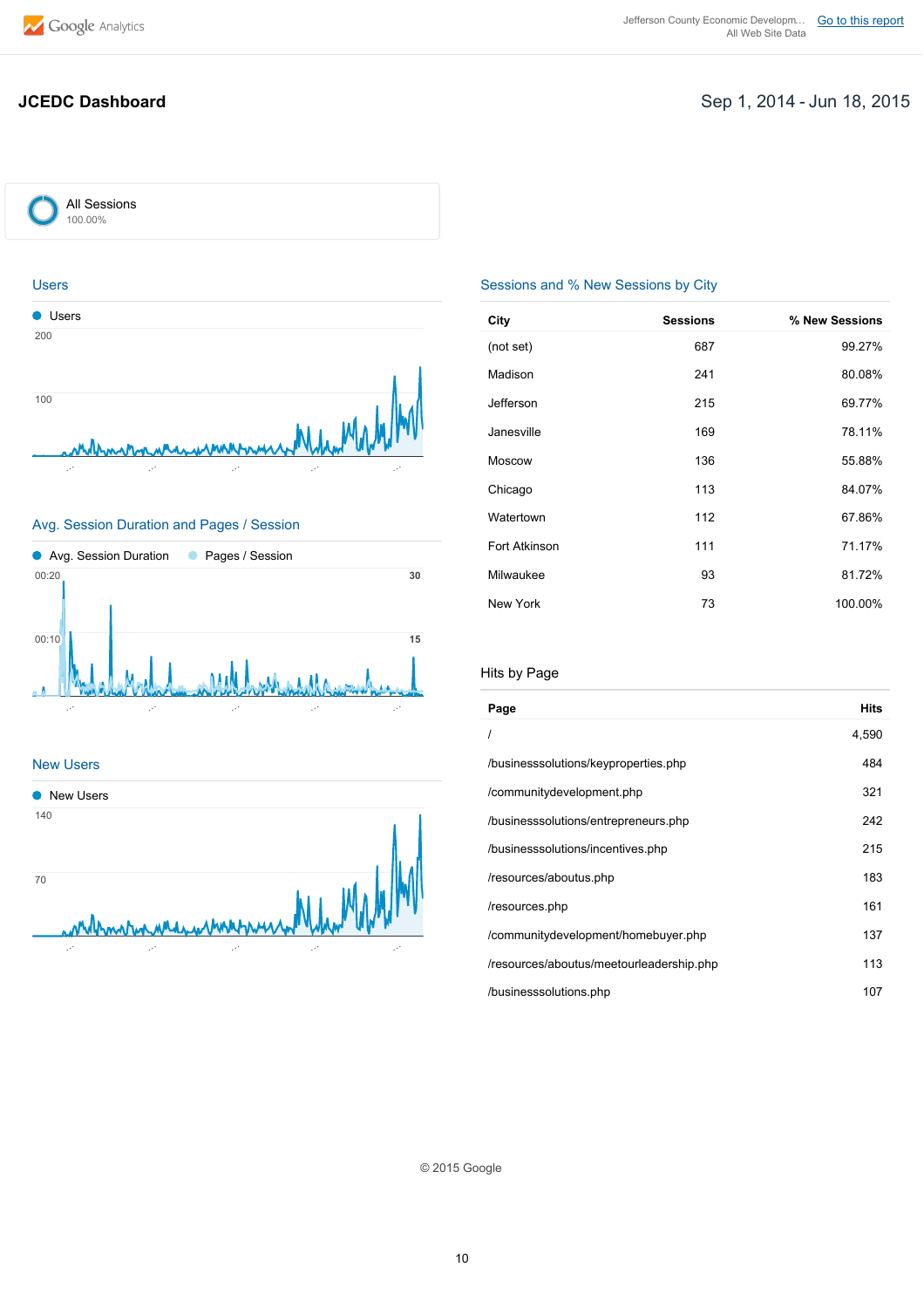

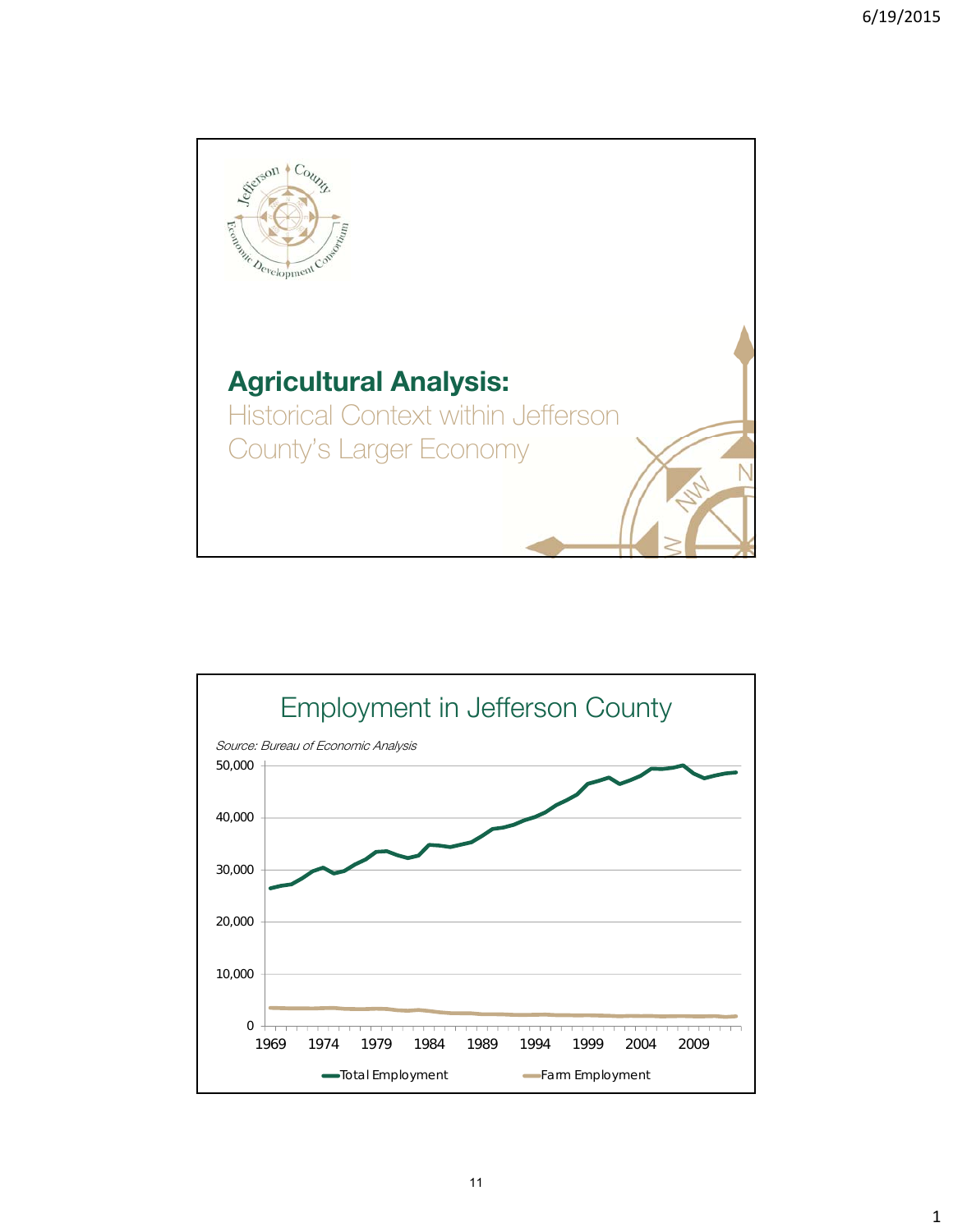

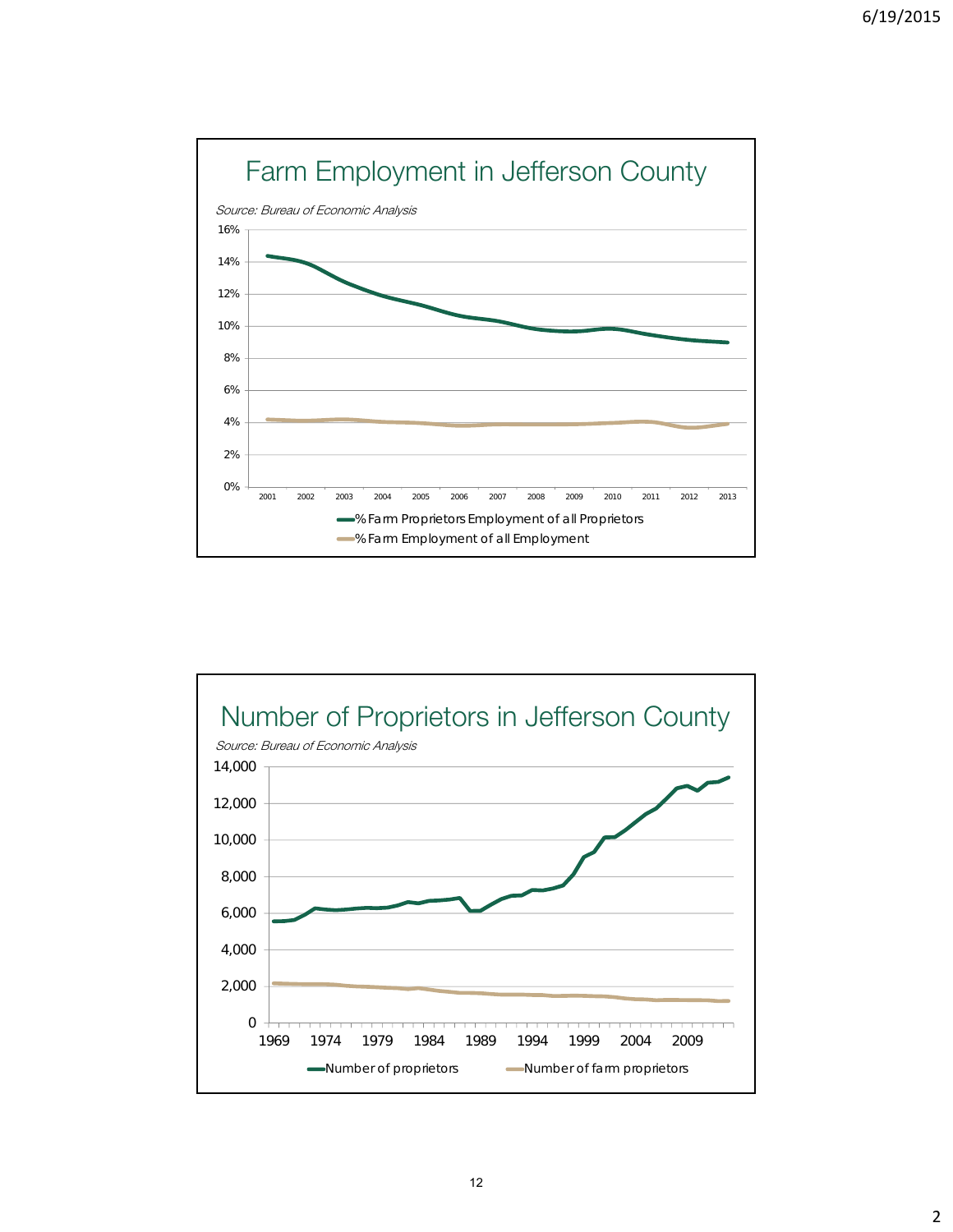

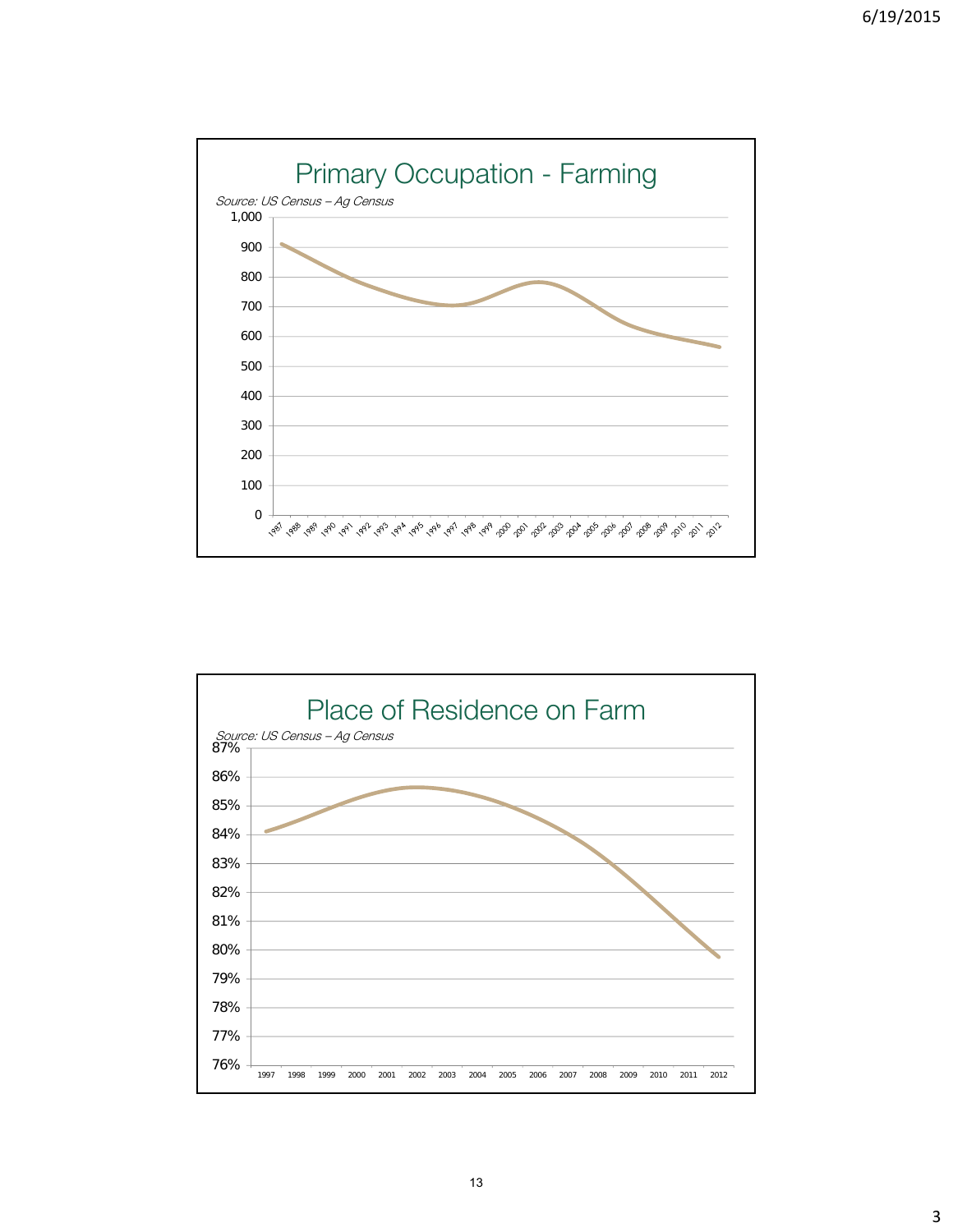

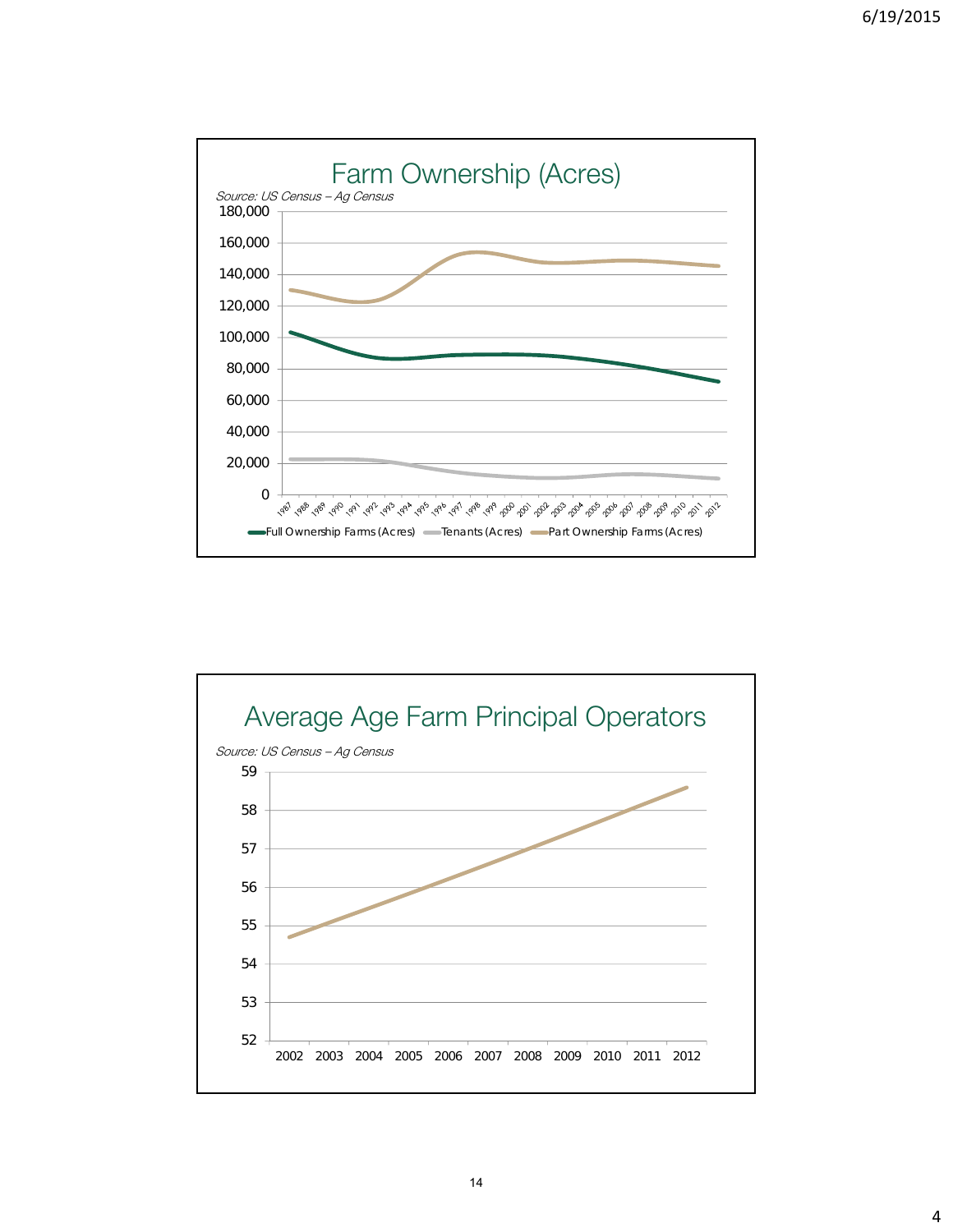

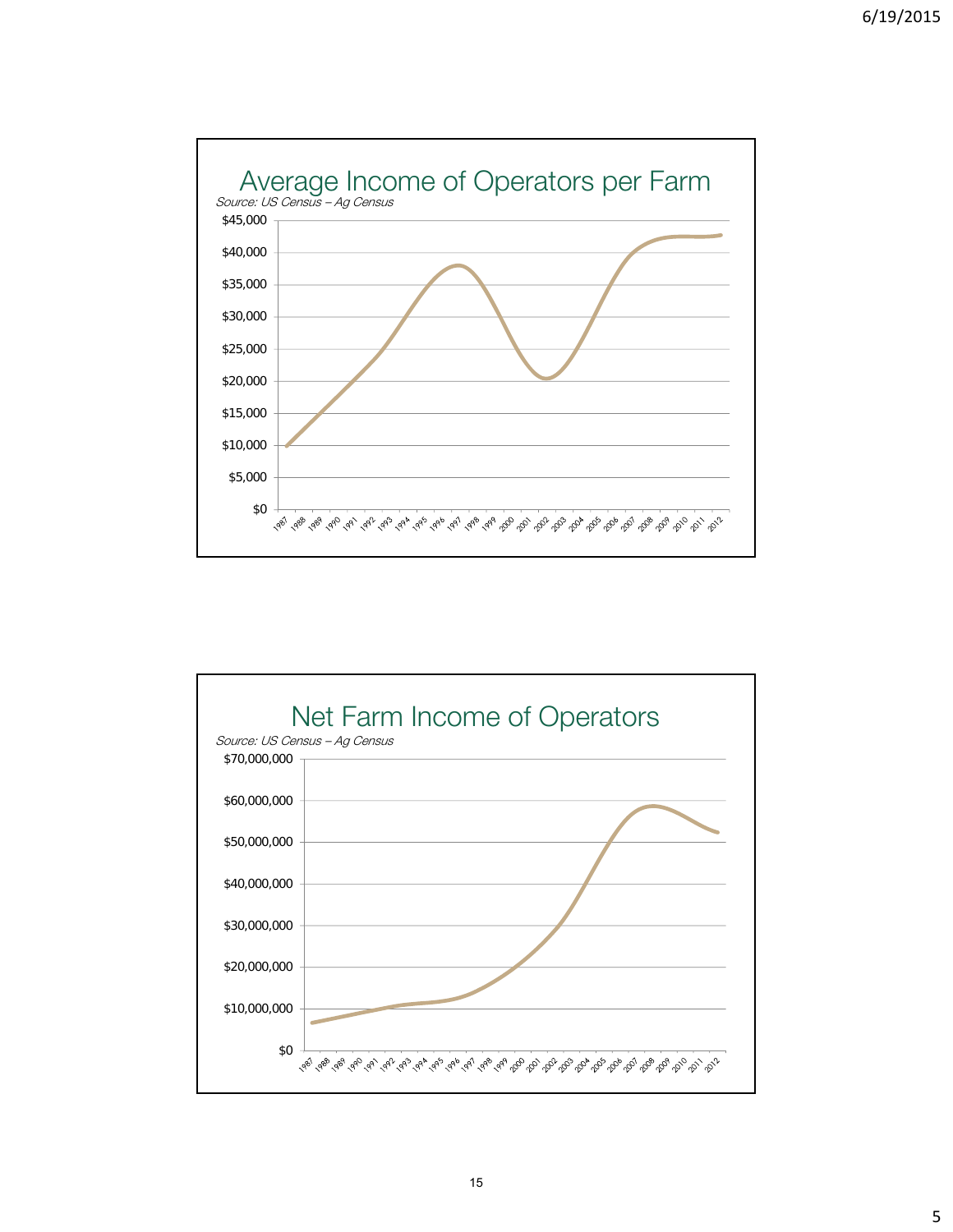

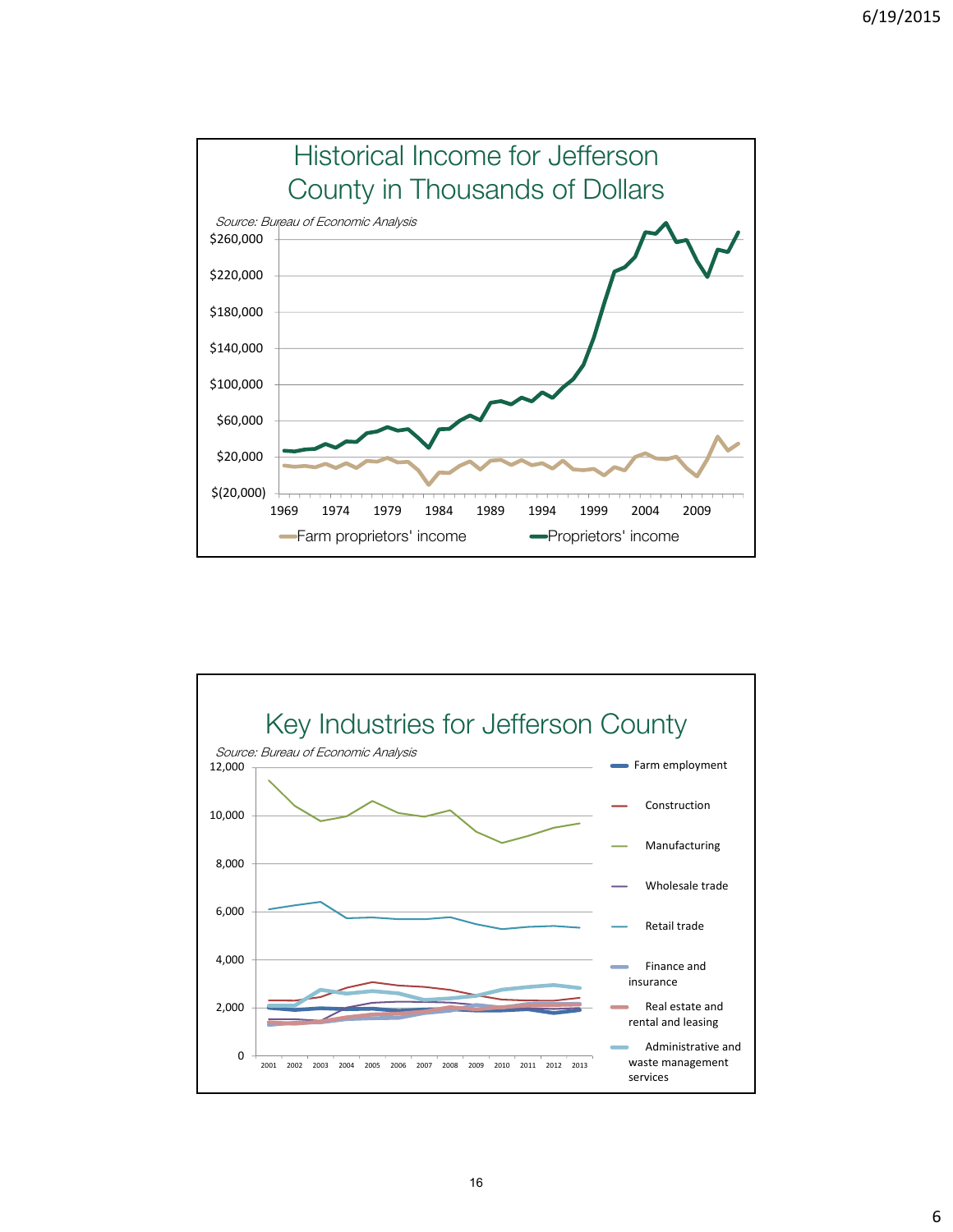

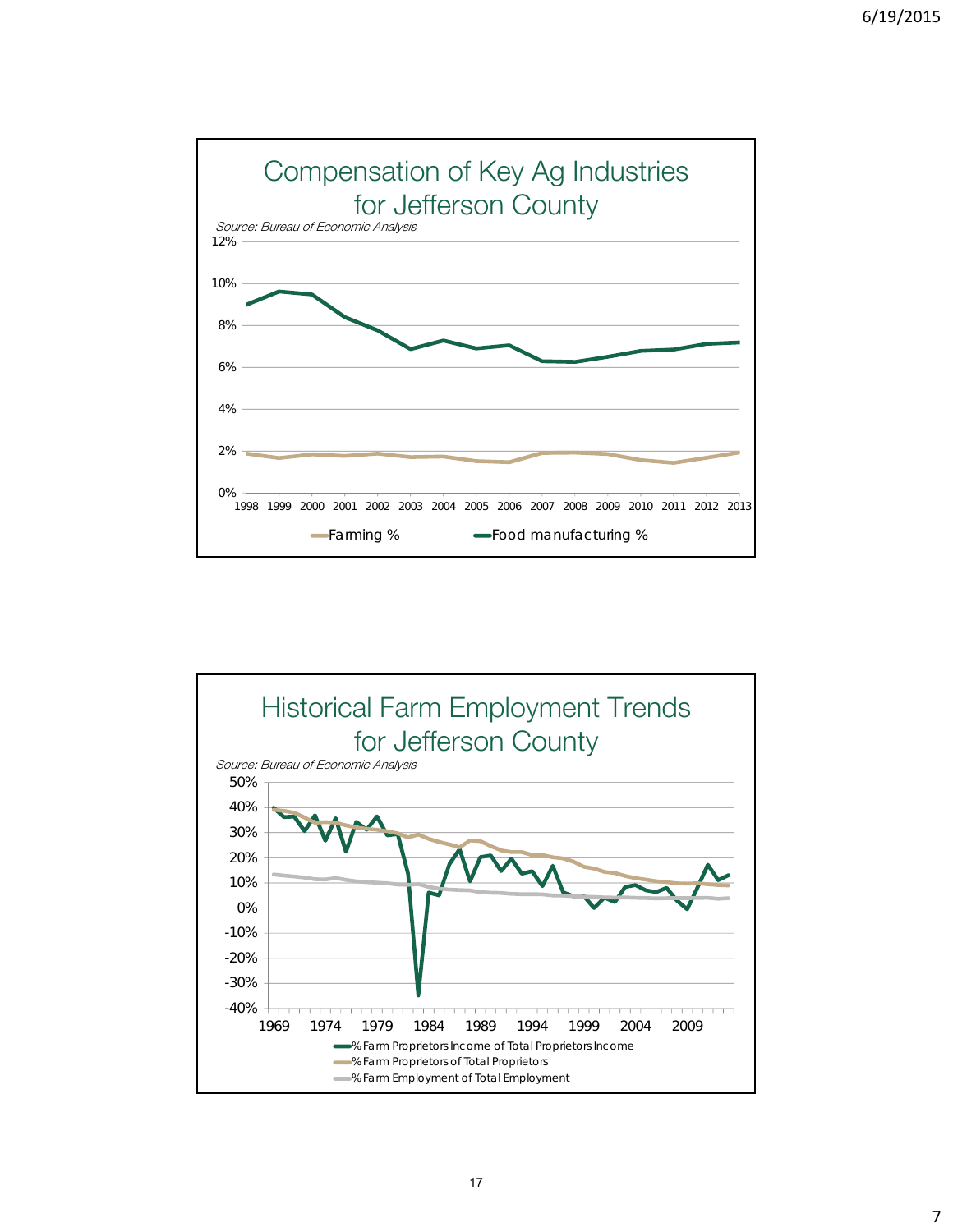

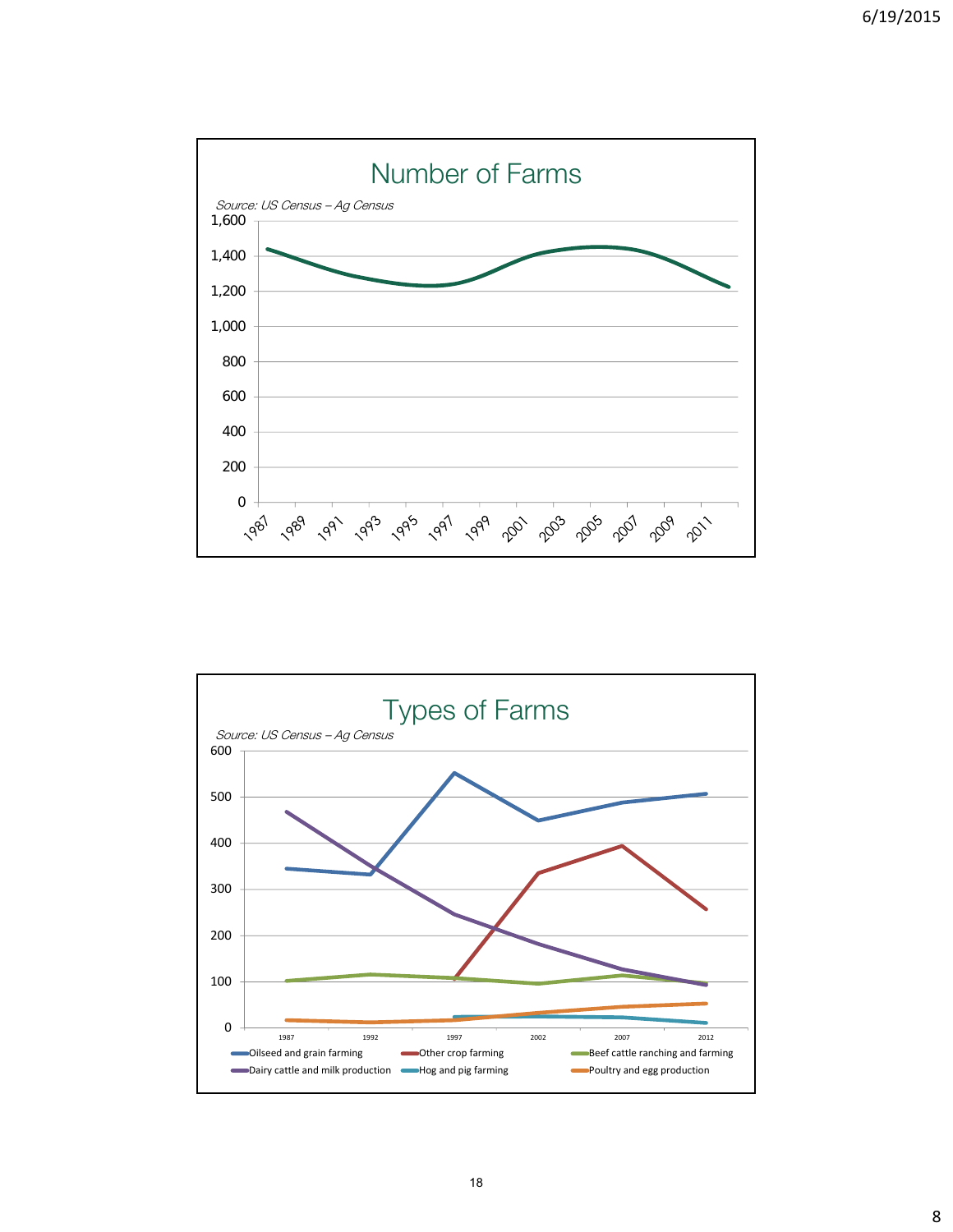# 2012 Jefferson County Agriculture Economic Impact

| Source: Implan                                           | <b>Employment</b> | <b>Economic</b><br><b>Activity</b> | <b>Employee</b><br><b>Compensation</b> |
|----------------------------------------------------------|-------------------|------------------------------------|----------------------------------------|
| Total                                                    | 48,431            | \$8,524,953,720                    | \$1,636,654,942                        |
| <b>Oilseed farming</b>                                   | 234               | \$26,921,576                       | \$251,470                              |
| <b>Grain farming</b>                                     | 978               | \$70,296,410                       | \$2,685,771                            |
| Vegetable and melon farming                              | 21                | \$6,523,528                        | \$1,030,969                            |
| <b>Fruit farming</b>                                     | 1                 | \$434,354                          | \$58,367                               |
| Greenhouse, nursery, and floriculture<br>production      | 145               | \$29,004,259                       | \$10,685,602                           |
| All other crop farming                                   | 45                | \$13,745,440                       | \$1,362,380                            |
| Cattle ranching and farming                              | 84                | \$16,746,086                       | \$1,298,064                            |
| Dairy cattle and milk production                         | 283               | \$61,392,876                       | \$3,677,441                            |
| Poultry and egg production                               | 52                | \$43,047,085                       | \$4,972,859                            |
| Animal production, except cattle and<br>poultry and eggs | 253               | \$14,069,902                       | \$2,627,888                            |
| Support activities for agriculture and<br>forestry       | 92                | \$405,569                          | \$1,438,624                            |
| <b>Total Agricultural Impact</b>                         | 2,189             | \$282,587,085                      | \$30,089,437                           |
| <b>Percentage Impact of Total</b>                        | 4.52%             | 3.31%                              | 1.84%                                  |

# 2012 Jefferson County Agriculture Industry Demand

| <b>Household</b><br><b>Demand</b> | <b>State/Local</b><br><b>Demand</b> | <b>Domestic</b><br><b>Exports</b> | Foreign<br><b>Exports</b> |
|-----------------------------------|-------------------------------------|-----------------------------------|---------------------------|
| \$1,523,699,521                   | \$291,812,526                       | \$4.223.844.044                   | \$1,046,980,596           |
| \$189.656                         | \$4.611                             | \$3,432,751                       | \$15,134,270              |
| \$489.833                         | \$12,287                            | \$53,513,817                      | \$14,680,545              |
| \$2,123,433                       | \$32,025                            | \$133,108                         | \$913,030                 |
| \$95.495                          | \$135                               | \$780                             | \$113,235                 |
| \$272.153                         | \$21,638                            | \$27,086,329                      | \$736,282                 |
| \$65                              | \$27                                | \$12,274,129                      | \$949,450                 |
| \$4,415                           | \$1,163                             | \$338,415                         | \$7,073                   |
| \$427,140                         | \$2,464                             | \$59,240,260                      | \$14,981                  |
| \$106,854                         | \$2,451                             | \$41,951,669                      | \$598,058                 |
| \$271,903                         | \$4,886                             | \$726,606                         | \$640,380                 |
| \$5,225                           | \$3,210                             | \$2,113                           | \$19,512                  |
| \$3,986,172                       | \$84,897                            | \$198,699,977                     | \$33,806,816              |
| 0.26%                             | 0.03%                               | 4.70%                             | 3.23%                     |
|                                   |                                     |                                   |                           |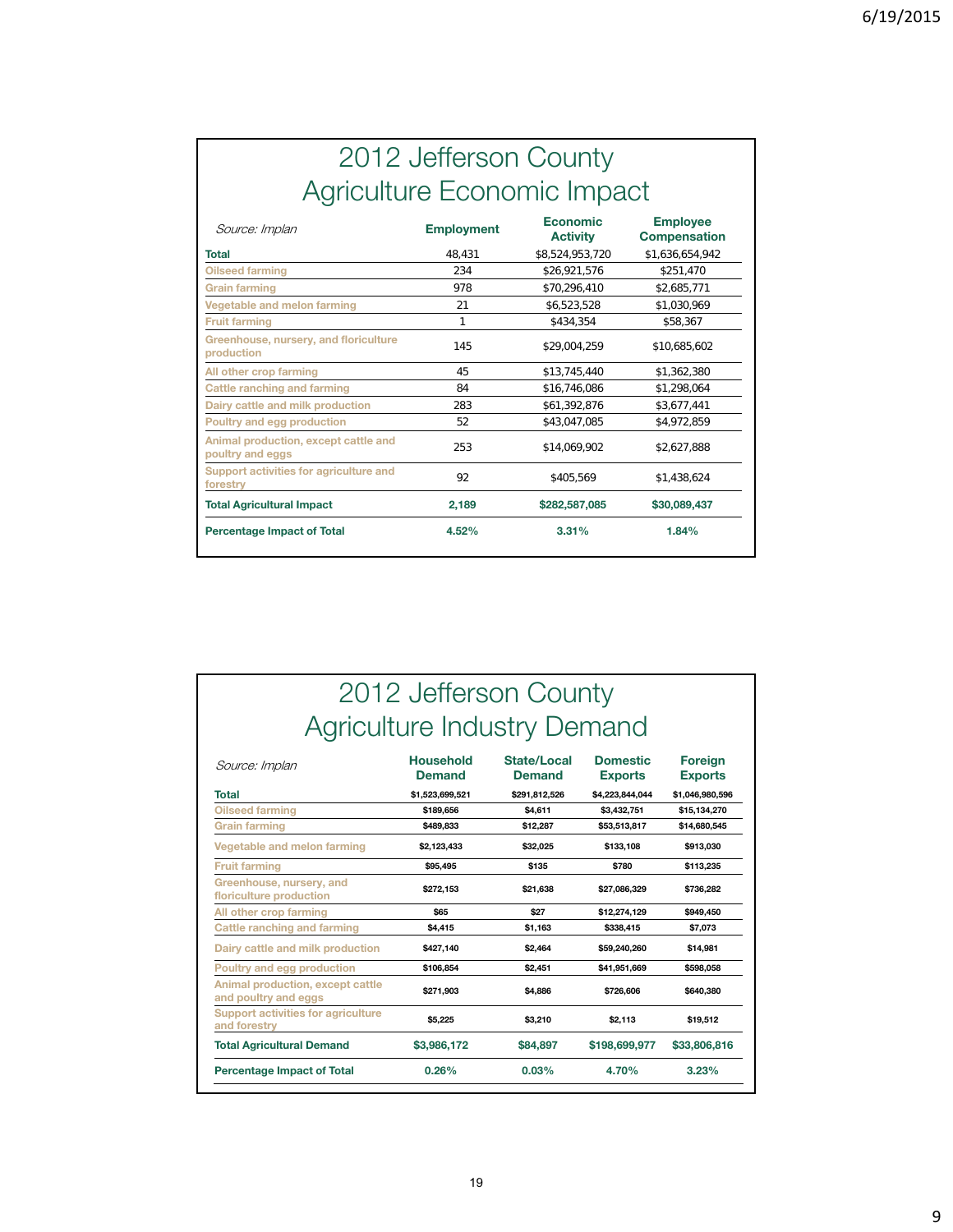



20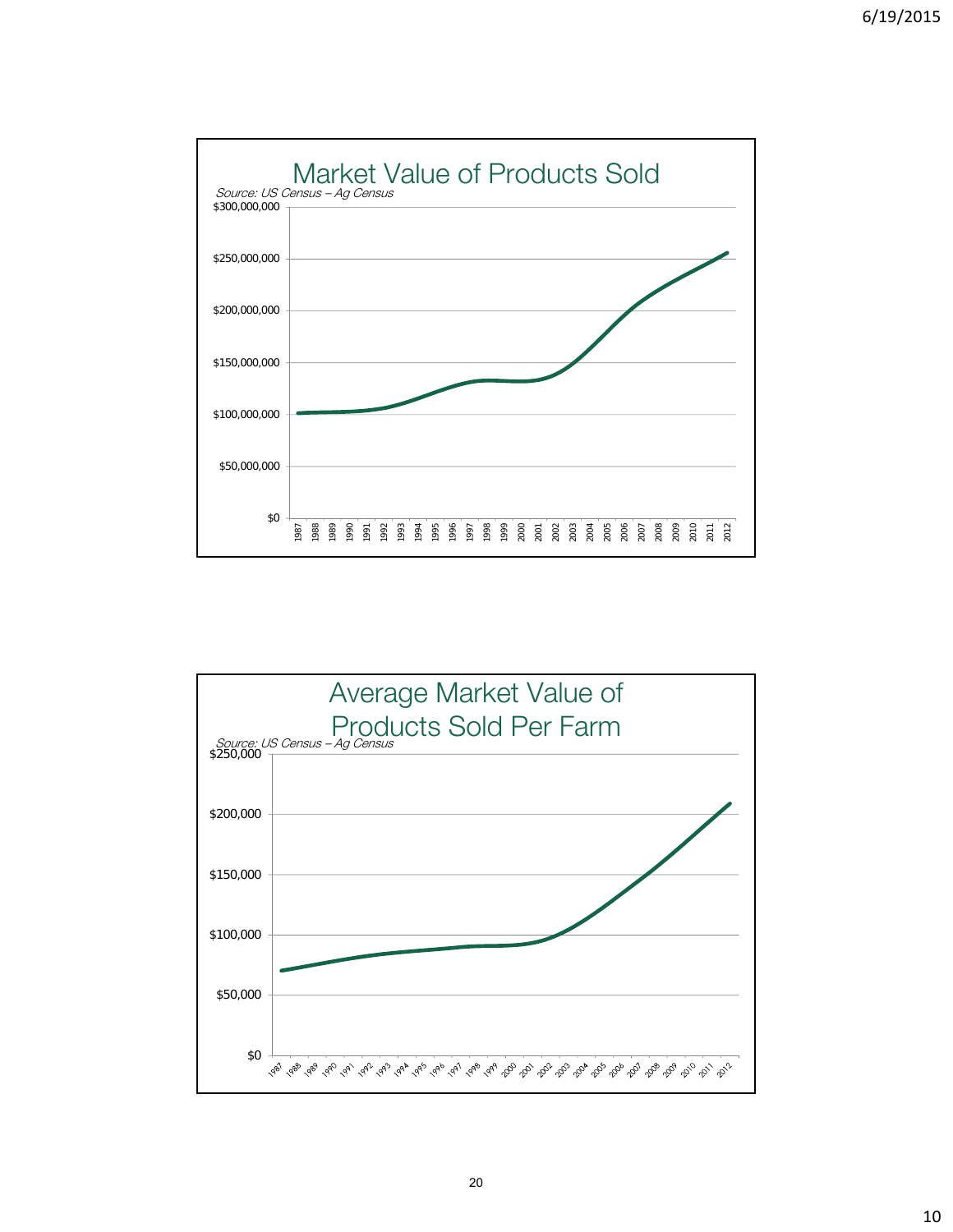



21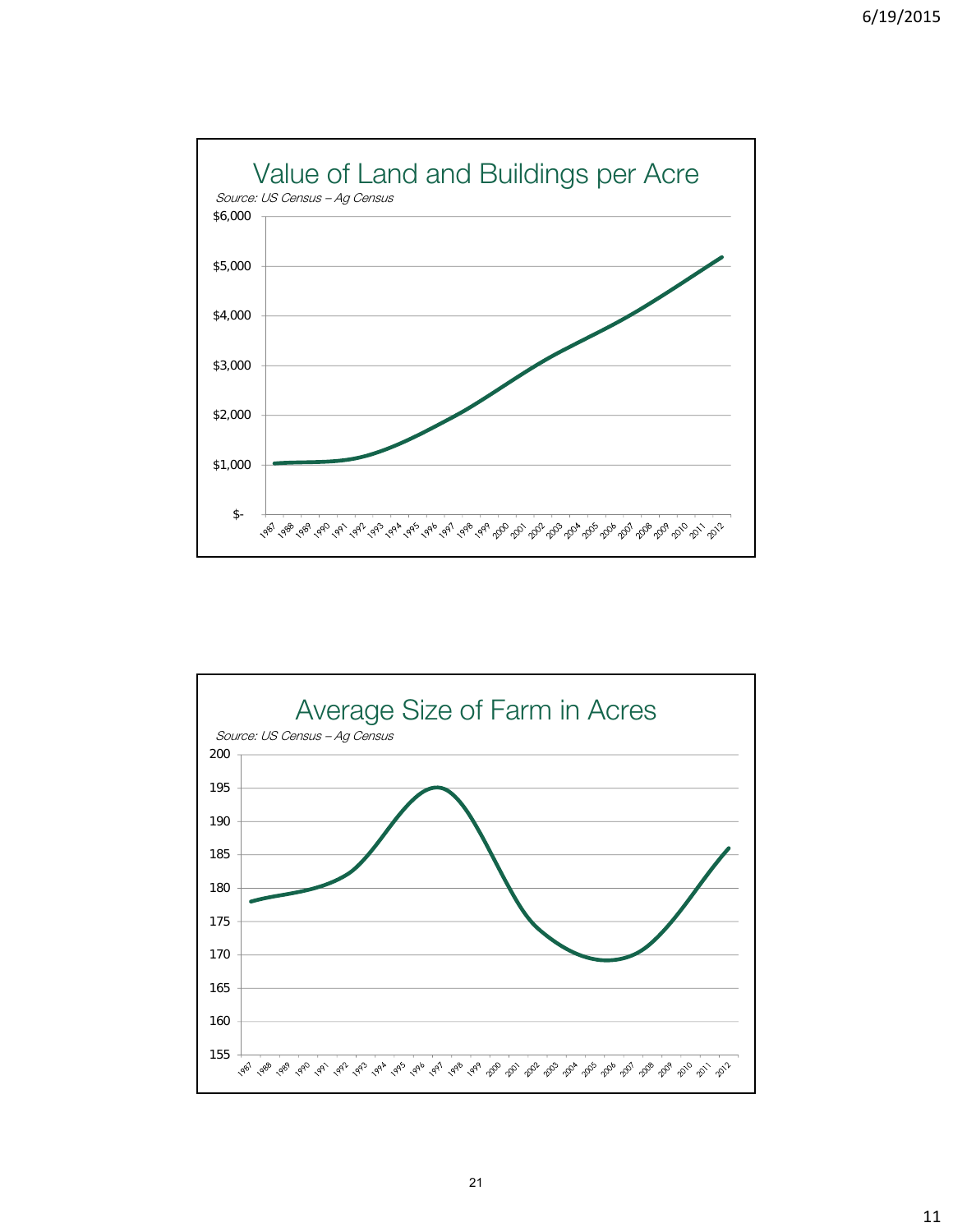

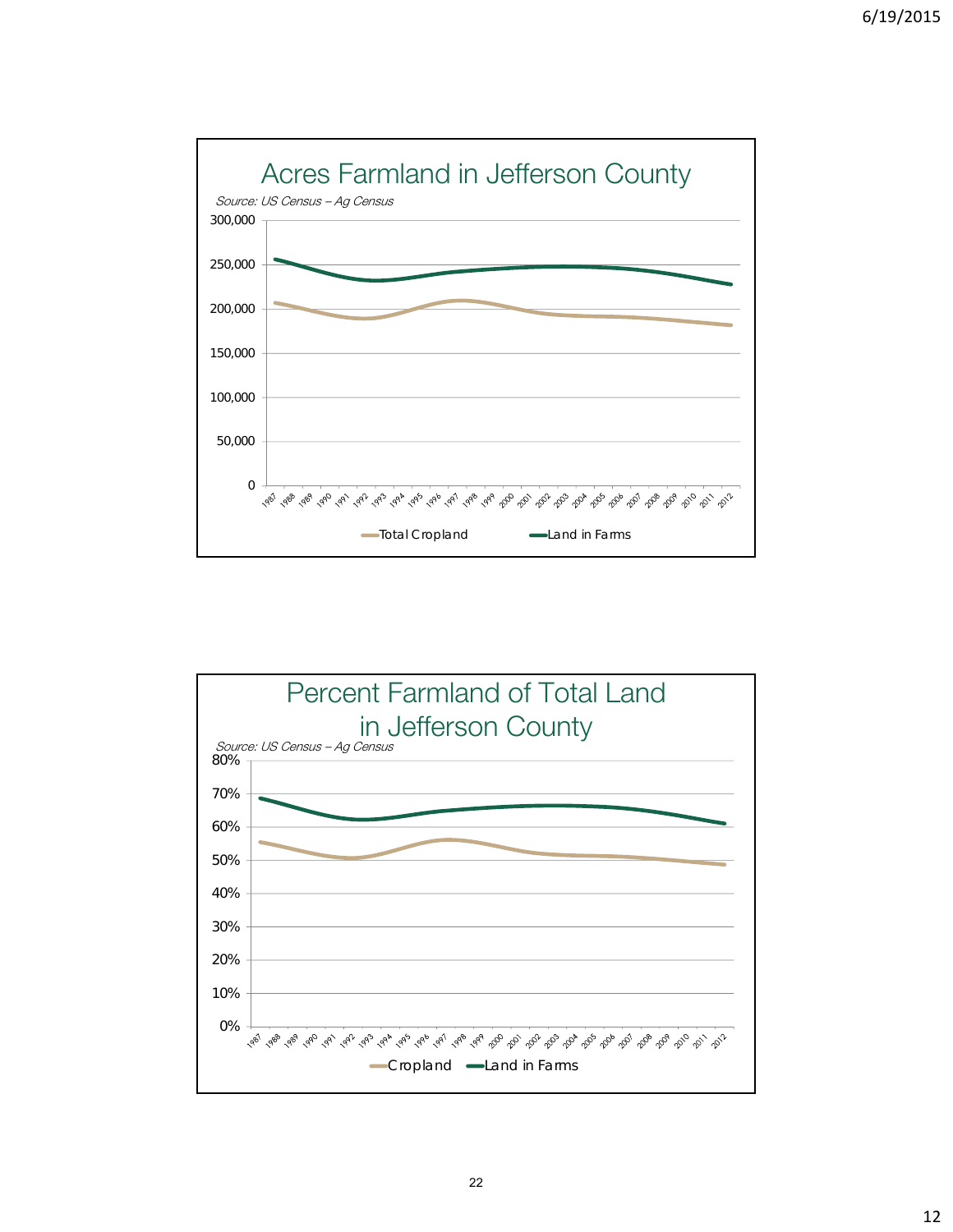

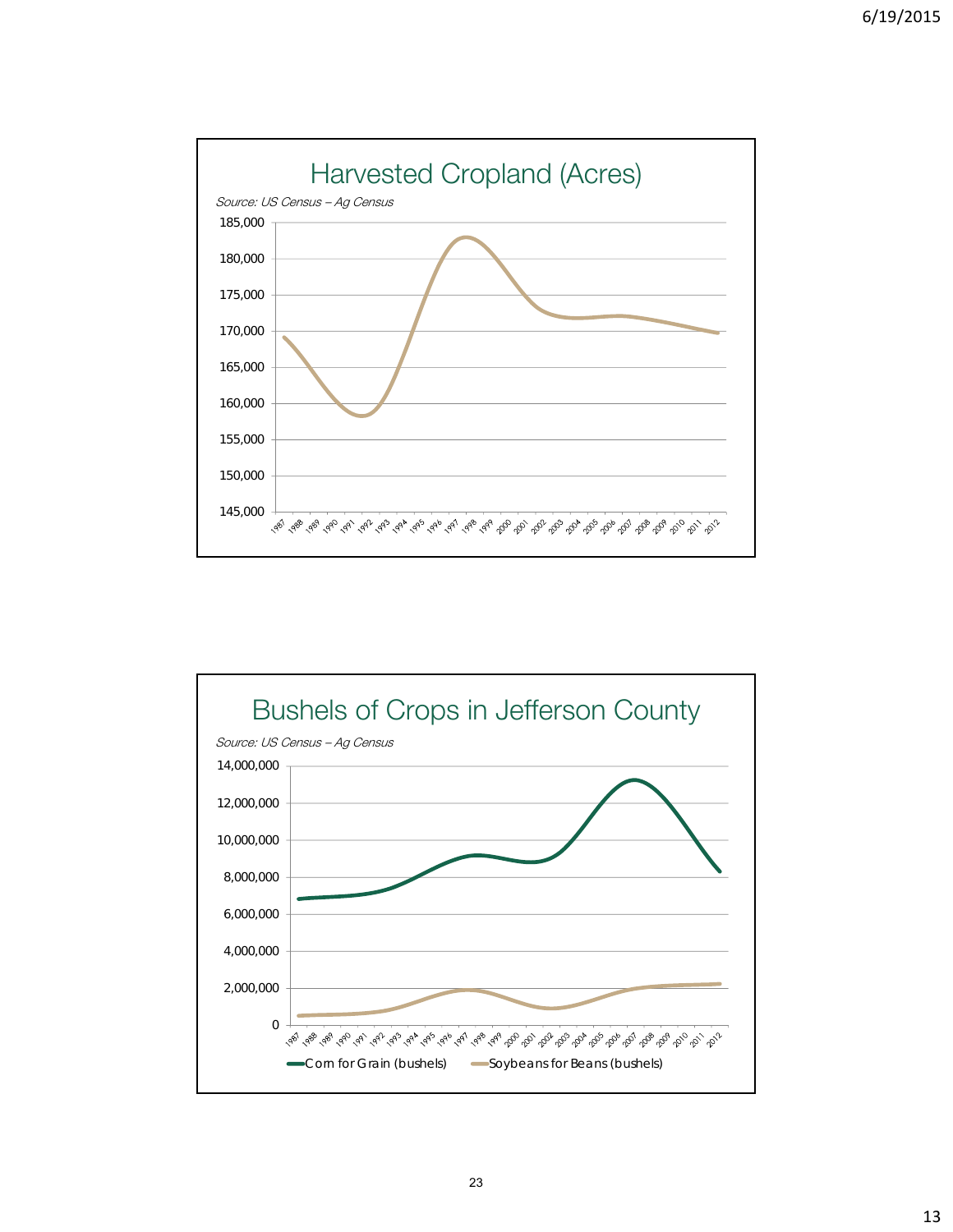